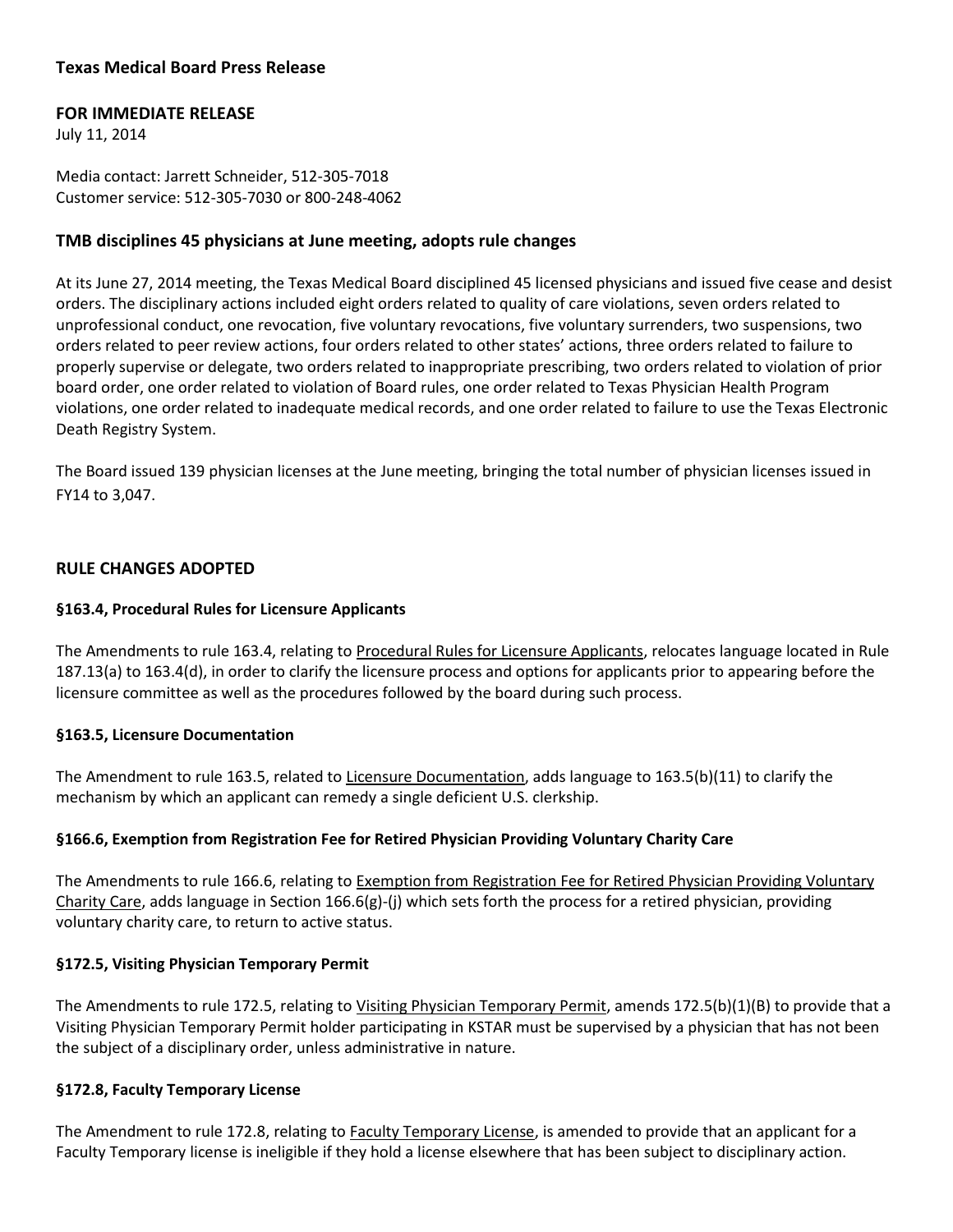# **§184.4, Qualifications for Licensure for Surgical Assistants**

The Amendments to rule 184.4, relating to Qualifications for Licensure for Surgical Assistants, amends language in 184.4(a)(13)(B) in order to correctly identify substantially equivalent surgical assistant programs.

# **§184.16, Discipline of Surgical Assistants**

The Amendment to rule 184.16, related to Discipline of Surgical Assistants, deletes subsection (c) referencing confidential rehabilitative orders, and amends language under subsection (a) so that the Board may enter agreed orders or remedial plans with a surgical assistant.

# **§187.13, Informal Board Proceedings Relating to Licensure Eligibility**

The Amendment to rule 187.13, related to Informal Board Proceedings Relating to Licensure Eligibility, relocates language located in 187.13(a) to 163.4 (Relating to Procedural Rules for Licensure Applicants) in order to organize and group the procedural rules pertaining to the licensure process for an applicant who has been referred to appear before the licensure committee. The Amendment adds a definition for "disciplinary licensure investigation" to 187.13(b). The Amendment adds language to 187.13(c)(1) and (2) which sets forth effect of an applicant who withdraws an application or fails to appear before the licensure committee after being referred and the procedure followed by the Board. Additional Amendments to 187.13(c)(3) and (4) clarify the outcomes relating to an applicant who is offered licensure with terms and conditions and those who are determined ineligible by the licensure committee.

# **§187.24, Pleadings**

The Amendment to rule 187.24, related to Pleadings, adds language to 187.24(b) to set forth the procedure for an applicant to request an appeal of the board's ineligibility determination at SOAH and delineates the board's and applicant's duties with respect to order of filings. The Amendment further sets forth the effect of an applicant who withdraws their intent to file an appeal at SOAH or fails to timely file the requisite affirmative pleading and the procedure followed by the Board after such events.

## **§187.26, Service in SOAH Proceedings**

The Amendment to rule 187.26, related to Service in SOAH Proceedings, deletes erroneous language relating to the required notice of default as it pertains to licensure cases at SOAH, due to its inapplicability in licensure cases.

## **§187.28, Discovery**

The Amendment to rule 187.28, related to Discovery, adds language to subsection (a) referencing §164.007(d) of the Medical Practice Act and deletes language under 187.28(b)(1)(C) requiring that an expert report be provided in the designation of a testifying expert witness.

## **§187.29, Mediated Settlement Conferences**

The Amendment to rule 187.29, related to Mediated Settlement Conferences, deletes language under 187.29(a)(1) referencing licensure matters.

## **§190.8, Violation Guidelines**

The Amendment to rule 190.8, related to Violation Guidelines, amends subsection (L)(iii)(II) so that physicians are not required to establish a professional relationship prior to prescribing dangerous drugs for a patient's close contacts if the physician diagnoses the patient with one or more of the listed infectious diseases. The amendments further add language defining a close contact and requiring that the physician document the treatment in medical record related to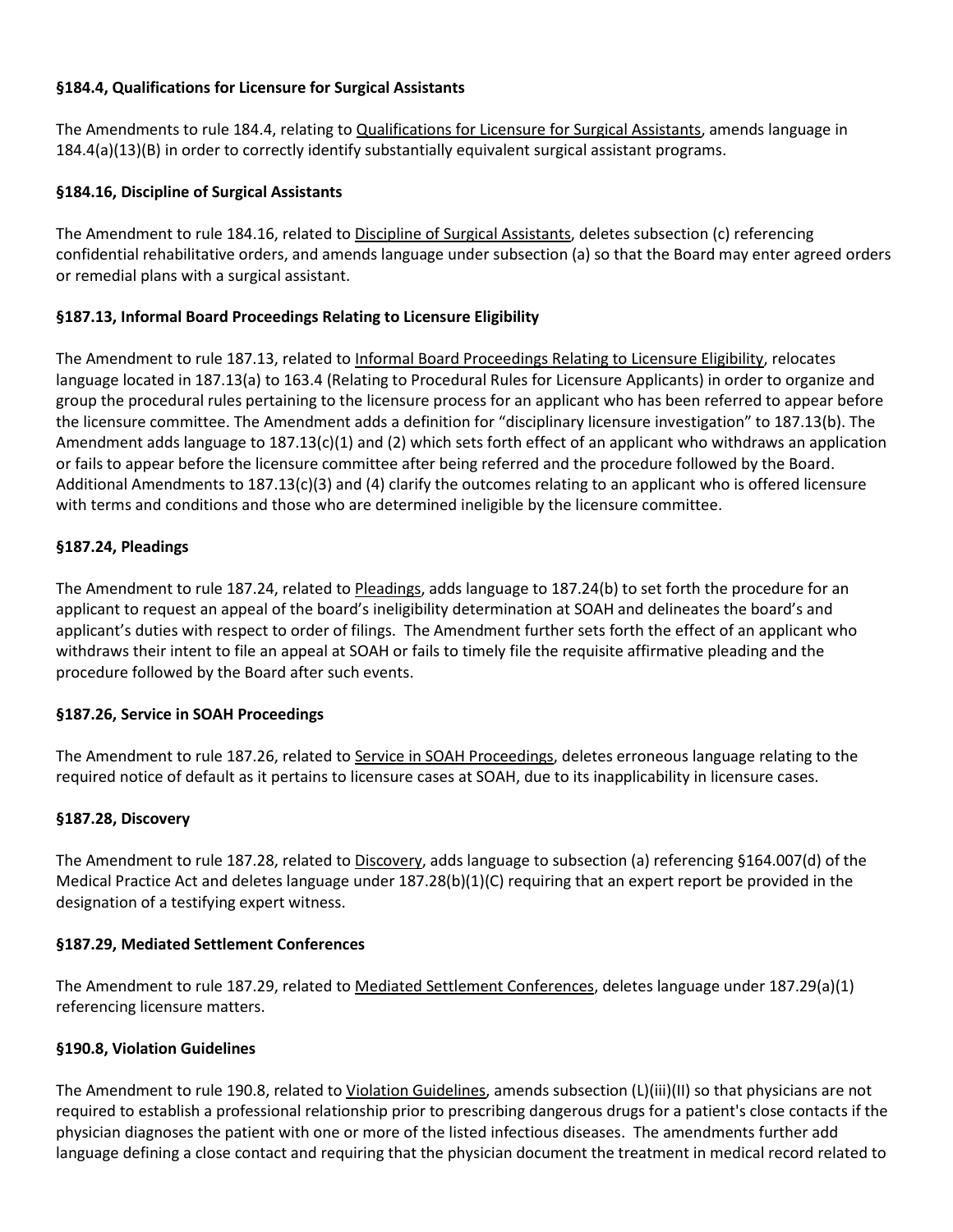the patient connected to the close contact. The amendments delete language allowing a physician to provide such prophylactic treatment only in the case in which the patient has an illness determined by the Centers for Disease Control and Prevention, the World Health Organization, or the Governor's Office to be pandemic, and limits the exception to the provision of dangerous drugs.

# **§190.14, Disciplinary Sanction Guidelines**

The Amendment to rule 190.14, related to Disciplinary Sanction Guidelines, amends the range and scope of sanctions for violations of the Medical Practice Act.

# **DISCIPLINARY ACTIONS**

# **QUALITY OF CARE**

## **Aggarwal, Ajay, M.D., Lic. No. J7879, Bay City**

On June 27, 2014, the Board and Ajay Aggarwal, M.D., entered into an Agreed Order requiring Dr. Aggarwal to limit his interventional pain management procedures to those procedures he is currently performing, specifically: lumbar epidural steroid injections, cervical epidural steroid injections, joint injections, SI joint injections, tailbone coccyx injections, median branch blocks, and radio frequency lumbar and cervical nerve ablation, using the visual aids he is currently employing; maintain one midlevel provider at each of his practice sites at any time he is performing procedures; have his practice monitored by another physician for consecutive monitoring cycles until this term is modified or terminated; and within one year complete the medical recordkeeping course offered by the University of California San Diego Physician Assessment and Clinical Education (PACE) program. The Board found Dr. Aggarwal did not use proper diligence in his practice and did not adequately document his treatment of multiple patients, including documenting history for suboxone patients and the medical necessity for the treatment of patients with interventional treatments.

## **Aguilera, R. Juan, M.D., Lic. No. E2966, Edinburg**

On June 27, 2014, the Board and R. Juan Aguilera, M.D., entered into an Agreed Order requiring Dr. Aguilera to within one year complete at least eight hours of CME in risk management. The Board found Dr. Aguilera's employee discharged a patient prior to the completion of the 20 minute waiting period following an allergy shot. The patient had an adverse reaction that required an emergency room visit and hospitalization. Dr. Aguilera's employee administered an incorrect dosage of the shot possibly leading to the adverse reaction.

# **Alvarez, Flavio Humberto, M.D., Lic. No. K4849, San Antonio**

On June 27, 2014, the Board and Flavio Humberto Alvarez, M.D., entered into an Agreed Order requiring Dr. Alvarez to have his practice monitored by another physician for four consecutive monitoring cycles; and within one year complete at least 16 hours of CME, divided as follows: eight hours in medical recordkeeping and eight hours of risk management. The Board found Dr. Alvarez failed to sufficiently indicate that an order of 10mmol potassium phosphate to be administered intravenously to a patient had been updated to 20 mmol. This resulted in the nurse and the pharmacist reading the order as "120 mmol" rather than "20 mmol." The resulting death of the patient was caused by a system failure at the hospital, in that neither the pharmacist nor the nurse questioned the extremely unusual order for 120 mmol of potassium phosphate.

## **Bader, Elliot, M.D., Lic. No. F0129, DeSoto**

On June 27, 2014, the Board and Elliot Bader, M.D., entered into an Agreed Order on Formal Filing, subjecting Dr. Bader to the following terms and conditions: shall not perform any type of surgical procedures, limiting Dr. Bader's practice to non-surgical procedures and shall appear before a Board panel should he desire to return to performing surgery; and shall obtain an assessment of his practice of medicine by the Texas A&M Health Science Center Rural and Community Health Institute (K-STAR) prior to requesting an appearance before a panel of this Board. The Board found Dr. Bader failed to meet the standard of care in treatment of one patient. Specifically, Dr. Bader performed a laparoscopic cholecystectomy that led to an unplanned nephrectomy. This order resolves a formal complaint filed at the State Office of Administrative Hearings.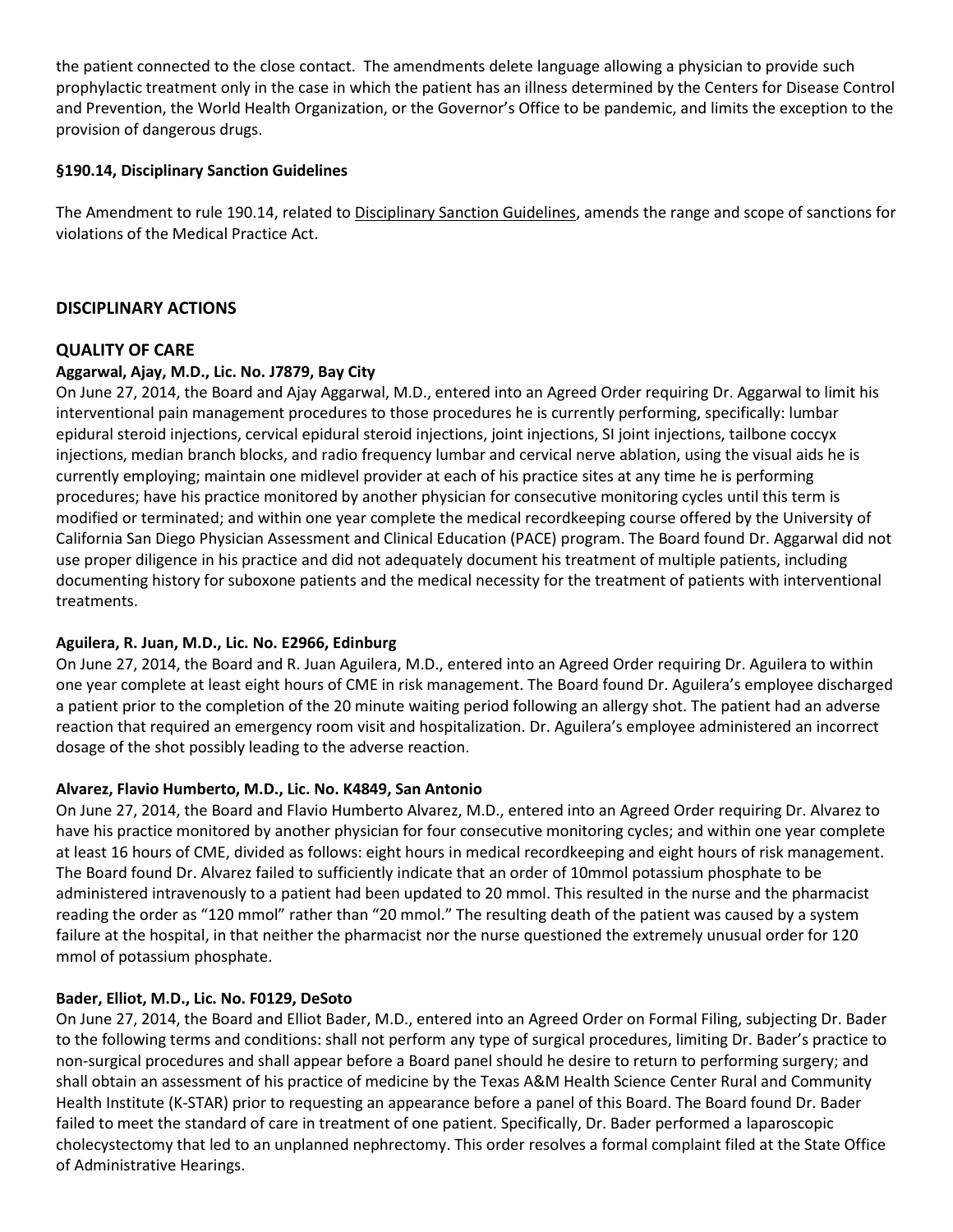## **Blair, Donald Levester, Jr., M.D., Lic. No. H4171, Dallas**

On June 27, 2014, the Board and Donald Levester Blair, Jr., M.D., entered into an Agreed Order requiring Dr. Blair to within one year complete at least 16 hours of CME, divided as follows: eight hours in handling high-risk obstetrics cases and eight hours in risk management. The Board found Dr. Blair failed to appropriately evaluate and treat a patient's high blood sugar, and signed another patient's electronic medical record without notifying the physician in his practice who was the patient's primary care physician of the abnormal glucose test results in the record. The patient's primary care physician discovered the abnormal results and followed up with the patient.

# **Kohli, Nandini Dhir, M.D., Lic. No. L2969, Austin**

On June 27, 2014, the Board and Nandini Dhir Kohli, M.D., entered into an Agreed Order publicly reprimanding Dr. Kohli and requiring Dr. Kohli to within one year and three attempts pass the Medical Jurisprudence Exam; within one year complete the medical recordkeeping course offered by the University of California San Diego Physician Assessment and Clinical Education (PACE) program; and within one year complete at least 16 hours of CME, divided as follows: eight hours in diagnosis and management of pulmonary emboli and eight hours in reactive airway disease. The Board found Dr. Kohli failed to treat a patient's complaints of persistent chest tightness and shortness of breath, failed to monitor the patient's medications properly, and failed to keep adequate medical records for the patient.

## **Miranda, Hernan Emilio, M.D., Lic. No. N0984, Amarillo**

On June 27, 2014, the Board and Hernan Emilio Miranda, M.D., entered into an Agreed Order requiring Dr. Miranda to have his practice monitored by another physician for eight consecutive monitoring cycles; within one year complete at least 20 hours of CME, divided as follows: eight hours in risk management, eight hours in medical recordkeeping, and four hours in evaluation, treatment and diagnosis of adult liver disease; pay an administrative penalty of \$3,000 within 60 days; and Dr. Miranda shall not engage in locum tenens work. The Board found Dr. Miranda's diagnosis of "hepatic tumor with porcelain gallbladder" in a patient was not medically supported and he failed to adequately document the basis of this diagnosis and his recommendation for future diagnostic testing based on the suspicion of porcelain gallbladder and hepatic tumor. Dr. Miranda lacked diligence in his approach to the treatment of the patient; failed to maintain adequate medical records for the patient; and was terminated by the medical center where he worked as a locum tenens physician.

## **Yentis, Richard David, M.D., Lic. No. D5333, Fort Worth**

On June 27, 2014, the Board and Richard David Yentis, M.D., entered into an Agreed Order requiring Dr. Yentis to have is practice monitored by another physician for 12 consecutive monitoring cycles; within one year complete the medical recordkeeping course offered by the University of California San Diego Physician Assessment and Clinical Education (PACE) program; within one year complete at least 16 hours of CME, divided as follows: eight hours in identifying drug seeking behavior, and eight hours in risk management; and pay an administrative penalty of \$5,000 within 60 days. The Board found Dr. Yentis prescribed drugs, including Xanax and Adderall, both of which have high risk of abuse, to a patient with a known addiction, and confirmed diagnoses of ADHD (attention deficit hyperactivity disorder) and anxiety, increased the above dosages throughout the patient's treatment but did not adequately document the rationale for the increased dosages, failed to document the results of drug screens that he performed on the patient in his medical records, and failed to obtain previous medical records from treatment programs. The Board also found that for a second patient, Dr. Yentis prescribed Xanax and Ritalin without adequately documenting the second patient's mental status and/or evaluation for such treatment.

## **UNPROFESSIONAL CONDUCT**

## **Anderson, Timothy W., M.D., Lic. No. F5819, Houston**

On June 27, 2014, the Board and Timothy W. Anderson, M.D., entered into an Agreed Order requiring Dr. Anderson to within six months complete at least eight hours of in-person CME, divided as follows: four hours in risk management and four hours in medical ethics; and pay and administrative penalty of \$3,000 within 60 days. The Board found Dr. Anderson failed to obtain the hours required within the time set out in his 2012 Order. Dr. Anderson has since completed the eight pre-approved hours.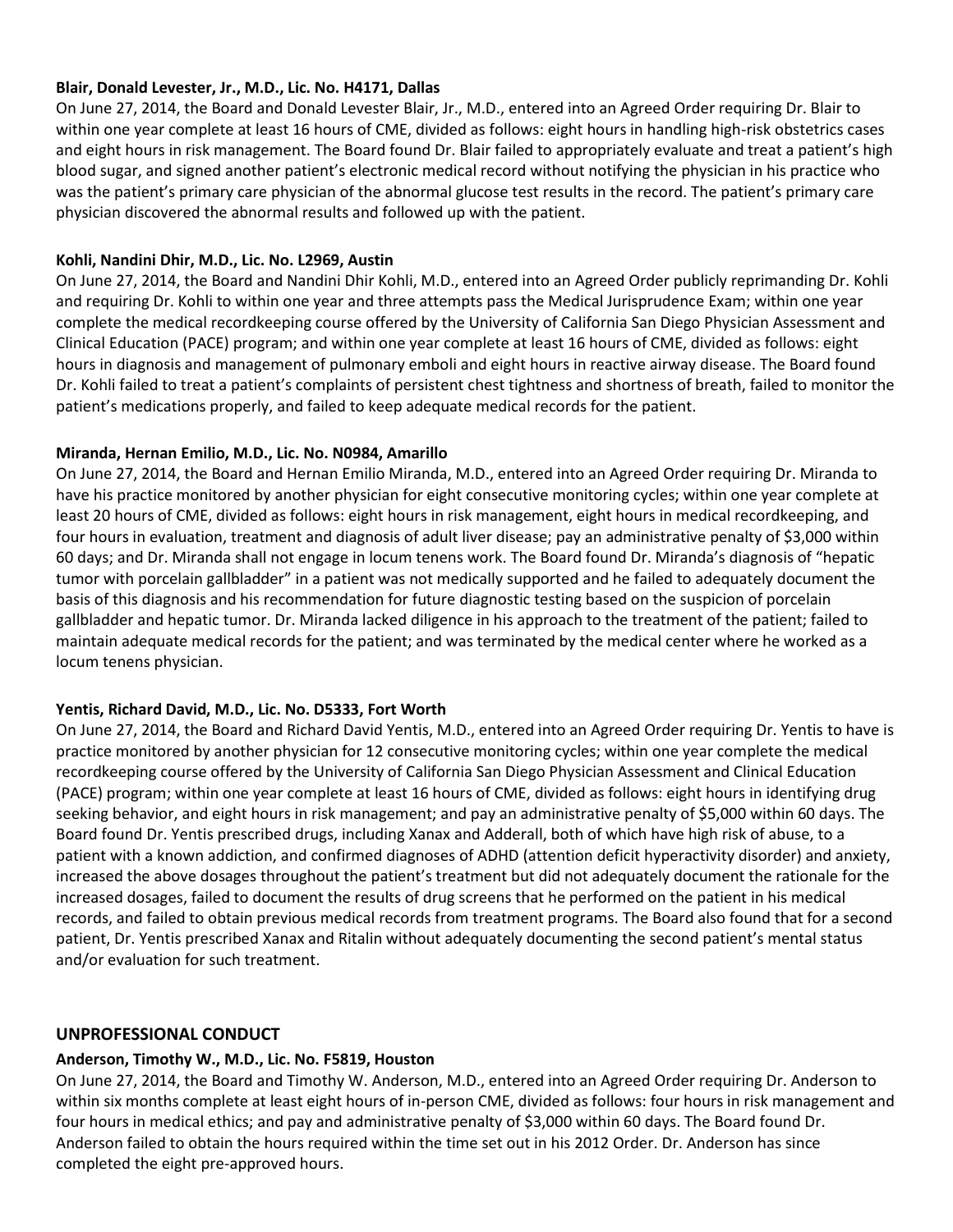# **Gardner, Lisa Libertiny, D.O., Lic. No. L9698, Fort Worth**

On June 27, 2014, the Board and Lisa Libertiny Gardner, D.O., entered into an Agreed Order requiring Dr. Gardner to pay an administrative penalty of \$1,000 within 90 days. The Board found Dr. Gardner failed to timely respond to Board staff's inquiries regarding the completion of CME hours required by her November 30, 2012 Remedial Plan.

# **Murcia, Jamie Daniel, M.D., Lic. No. J4661, Plainview**

On June 27, 2014, the Board and Jamie Daniel Murcia, M.D., entered into a Mediated Agreed Order requiring Dr. Murcia to have a chaperone present anytime he performs a physical examination on a female patient or performs a physical examination on any patient where a female family member of the patient is present; for two years, make his medical records available for inspection by the Compliance Division of the Board; within one year complete the Maintaining Proper Boundaries course offered by the Santé Institute of Professional Education and Research through the University of Texas Southwestern Medical Center; and within one year and three attempts pass the Medical Jurisprudence Exam. The Board found Dr. Murcia engaged in sexually inappropriate behavior towards a patient, a patient's family member, and two employees. This order resolves a formal complaint filed at the State Office of Administrative Hearings.

# **Pucillo, Ronald Michael, M.D., Lic. No. G2207, Sugar Land**

On June 27, 2014, the Board and Ronald Michael Pucillo, M.D., entered into an Agreed Order publicly reprimanding Dr. Pucillo and requiring him to have a chaperone present when performing a physician examination on a female patient; within one year and three attempts pass the Medical Jurisprudence Exam; within one year complete the professional boundaries course offered by the University of California San Diego Physician Assessment and Clinical Education (PACE) program; within one year complete at least eight hours of CME in ethics; and pay an administrative penalty of \$3,000 within 60 days. The Board found Dr. Pucillo admitted to having sexual encounters with a patient in May and June of 2013.

# **Rizo-Patron, Carlos, M.D., Lic. No. J9303, Lubbock**

On June 27, 2014, the Board and Carlos Rizo-Patron, M.D., entered into a Mediated Agreed Order requiring Dr. Rizo-Patron to within one year and three attempts pass the Medical Jurisprudence Exam; and within one year complete at least 14 hours of CME, divided as follows: six hours in anger management and eight hours in ethics. The Board found Dr. Rizo-Patron engaged in unprofessional conduct by verbally abusing other licensees and staff members at his workplace. This order resolves a formal complaint filed at the State Office of Administrative Hearings.

# **Roberts, Dennis Donald, M.D., Lic. No. M6362, Woodville**

On June 27, 2014, the Board and Dennis Donald Roberts, M.D., entered into an Agreed Order publicly reprimanding Dr. Roberts and requiring Dr. Roberts to within ten days present proof to the Board that he has cured his student loan default with Texas Guaranteed Student Loan Corporation. The Board found Dr. Roberts defaulted on his Texas Guaranteed Student Loan Corporation Loan and was still in default at the time of the ISC hearing.

# **Villacres, David F., M.D., Lic. No. H7099, Kingwood**

On June 27, 2014, the Board and David F. Villacres, M.D., entered into an Agreed Order publicly reprimanding Dr. Villacres and requiring him to have a chaperone present anytime he performs a physical examination on a female patient; within one year complete the professional boundaries course offered by the University of California San Diego Physician Assessment and Clinical Education (PACE) program; within one year and three attempts pass the Medical Jurisprudence Exam; within one year complete at least 16 hours of CME, divided as follows: eight hours of ethics and eight hours of medical recordkeeping; and pay an administrative penalty of \$2,000 within 60 days. The Board found Dr. Villacres engaged in inappropriate behavior with a patient on or about May 9, 2009 by exposing his genitalia to a female patient in an exam room during the course of treatment. Dr. Villacres subsequently employed the patient as an assistant in his clinic and entered into an inappropriate relationship with the patient.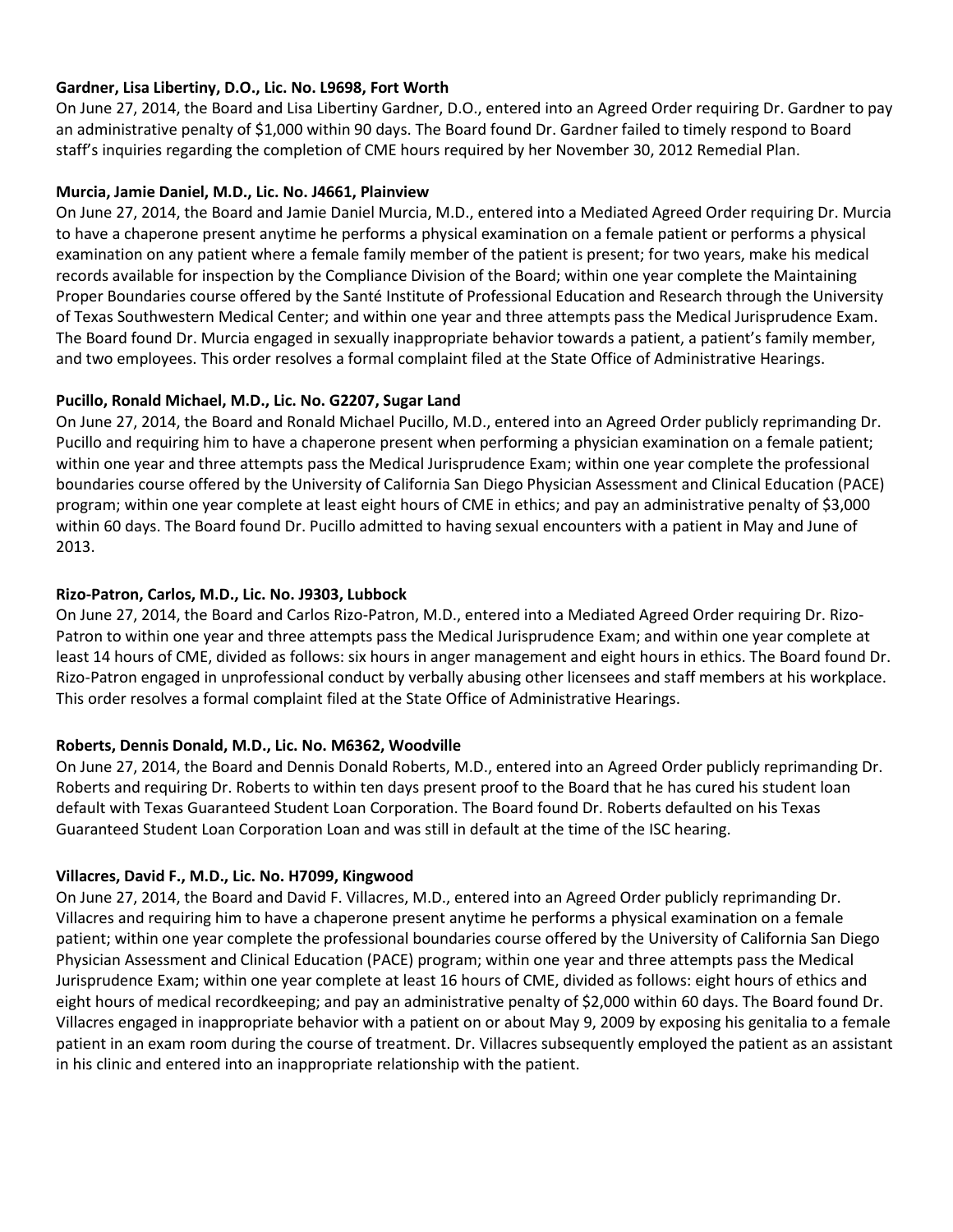# **REVOCATION**

#### **Leong, Daniel K., D.O., Lic. No. G1462, Plano**

On June 27, 2014, the Board approved a Final Order revoking Daniel K. Leong, D.O.'s Texas medical license. The Board found Dr. Leong pleaded guilty to one felony count of Conspiracy to Commit Health Care Fraud and was sentenced to 48 months of imprisonment, followed by one year of supervised release. Dr. Leong is currently incarcerated following his conviction. The action was based on the findings of an administrative law judge at the State Office of Administrative Hearings. This order resolves a formal complaint filed at the State Office of Administrative Hearings. Dr. Leong has 20 days from the service of the order to file a motion for rehearing.

## **VOLUNTARY REVOCATION**

# **Bianchi, Anthony Steven, M.D., Lic. No. K1161, Fallbrook, CA**

On June 27, 2014, the Board and Anthony Steven Bianchi, M.D., entered into an Agreed Order of Revocation, revoking Dr. Bianchi's Texas Medical license and requiring him to immediately cease practice in Texas. Dr. Bianchi agreed to the revocation of his license in lieu of further disciplinary proceedings. The Board found on December 20, 2013, Dr. Bianchi entered into a Stipulated Settlement and Disciplinary Order with the Medical Board of California, suspending Dr. Bianchi for 30 days and then placing him on probation for five years during which he may not treat female patients. This action was based on unprofessional conduct with two female patients.

# **Covington, Karl K., M.D., Lic. No. G9083, Houston**

On June 27, 2014, the Board and Karl G. Covington, M.D., entered into an Agreed Order of Voluntary Revocation, revoking Dr. Covington's Texas medical license and requiring him to immediately cease practice in Texas. Dr. Covington agreed to the revocation of his license in lieu of further disciplinary proceedings. The Board found Dr. Covington pled guilty to the second degree felony offense of engaging in organized criminal activity, which resulted in an Order of Deferred Adjudication, which placed him on community supervision for five years. This order resolves a formal complaint filed at the State Office of Administrative Hearings.

## **Gorman, Mary, M.D., Lic. No. H3249, Austin**

On June 27, 2014, the Board and Mary Gorman, M.D., entered into an Agreed Voluntary Revocation Order, revoking Dr. Gorman's Texas medical license and requiring her to immediately cease practice in Texas. Dr. Gorman agreed to the revocation of her license in lieu of further disciplinary proceedings. The Board found Dr. Gorman, on multiple occasions, prescribed controlled substances to a close personal friend while she was not on duty at the hospital. Dr. Gorman admitted that she committed the violations and stated that she continued to violate her 2011 Order. This order resolves a formal complaint filed at the State Office of Administrative Hearings.

## **Ramsey, Edward Earl, Jr., M.D., Lic. No. J6679, Houston**

On June 27, 2014, the Board and Edward Earl Ramsey, Jr., M.D., entered into an Agreed Order of Revocation, revoking Dr. Ramsey's Texas medical license and requiring him to immediately cease practice in Texas. Dr. Ramsey agreed to the revocation of his license in lieu of further disciplinary proceedings. Dr. Ramsey was under investigation by the Board for allegations that include failure to meet the standard of care, nontherapeutic prescribing, failure to adequately supervise delegates, and operation of an illegal pain management clinic.

## **Saetrum, Brent Bjorn, M.D., Lic. No. K4994, Santa Rosa, CA**

On June 27, 2014, the Board and Brent Bjorn Saetrum, M.D., entered into an Agreed Order of Revocation, revoking Dr. Saetrum's Texas Medical license and requiring him to immediately cease practice in Texas. Dr. Saetrum agreed to the revocation of his license in lieu of further disciplinary proceedings. The Board found on April 8, 2013, the Medical Board of California revoked Dr. Saetrum's California medical license, stayed the revocation, and placed Dr. Saetrum on probation with suspension. This action was based on Dr. Saetrum's diversion of controlled substances for his own personal use by writing fictitious prescriptions.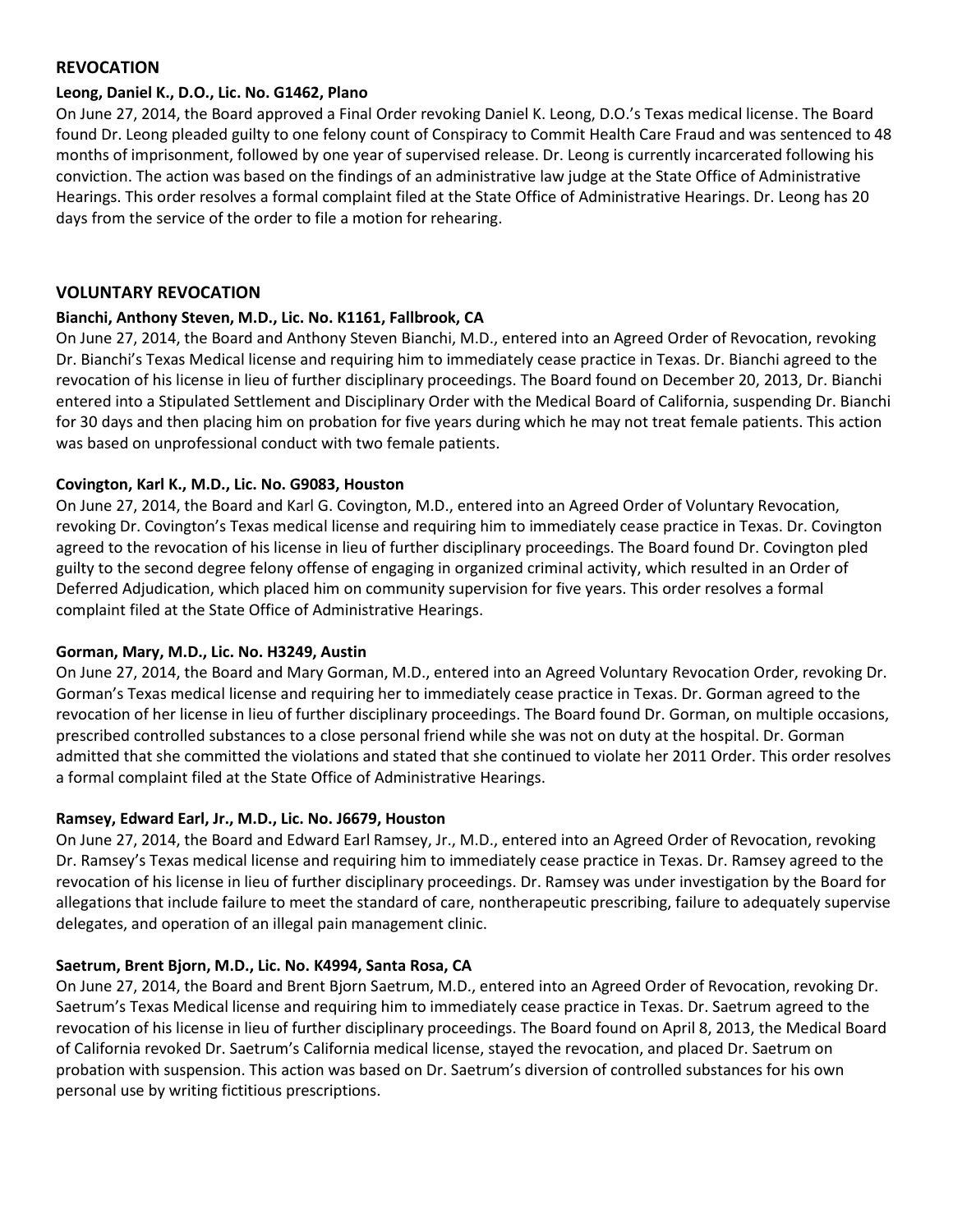# **VOLUNTARY SURRENDER**

#### **Bittle, Charles Carroll, M.D., Lic. No. H0184, Tahoka**

On June 27, 2014, the Board and Charles Carroll Bittle, M.D., entered into an Agreed Voluntary Surrender Order in which Dr. Bittle agreed to voluntarily surrender his Texas medical license in lieu of further disciplinary proceedings and requiring Dr. Bittle to immediately cease practice in Texas. Dr. Bittle was currently suspended from practicing medicine in the state of Texas, after the Board entered an Order of Temporary Suspension on April 22, 2014, related to Dr. Bittle's nontherapeutic prescribing to seven patients.

# **Harris, Michael Justin, M.D., Lic. No. M3574, Los Angeles, CA**

On June 27, 2014, the Board and Michael Justin Harris, M.D., entered into an Agreed Voluntary Surrender Order in which Dr. Harris agreed to voluntarily surrender his Texas medical license in lieu of further disciplinary proceedings and requiring Dr. Harris to immediately cease practice in Texas. The Board found Dr. Harris is currently under investigation for allegations related to his self-report of a DUI in the state of California, non-compliance with the Texas Physician Health Program (PHP), and a Consent Order entered by the Arizona Medical Board.

# **Huq, Nisar Mikail, M.D., Lic. No. M0761, Amarillo**

On June 27, 2014, the Board and Nisar Mikail Huq, M.D., entered into an Agreed Voluntary Surrender Order in which Dr. Huq agreed to voluntarily surrender his Texas medical license in lieu of further disciplinary proceedings and requiring Dr. Huq to immediately cease practicing in Texas. The Board found Dr. Huq on January 23, 2014, signed an Undertaking with the College of Physicians and Surgeons of Ontario (CPSO) voluntarily restricting his practice to non-invasive/noninterventional cardiology in an ambulatory clinical setting. Dr. Huq reported to the Board that he has a medical condition which precludes him from practicing medicine with reasonable skill and safety to patients.

# **Robinson, Herbert Joel, M.D., Lic. No. D5568, Windcrest**

On June 27, 2014, the Board and Herbert Joel Robinson, M.D., entered into an Agreed Voluntary Surrender Order in which Dr. Robinson agreed to voluntarily surrender his Texas medical license in lieu of further disciplinary proceedings and requiring Dr. Robinson to immediately cease practice in Texas. Dr. Robinson was under investigation for allegations of non-therapeutic prescribing and failure to meet the standard of care in relation to several patients.

## **Wimmer, Patrick, M.D., Lic. No. J2418, Bedford**

On June 27, 2014, the Board and Patrick Wimmer, M.D., entered into an Agreed Voluntary Surrender Order in which Dr. Wimmer agreed to voluntarily surrender his Texas medical license in lieu of further disciplinary proceedings and requiring Dr. Wimmer to immediately cease practice in Texas. Dr. Wimmer was under investigation for allegations related to his failure to comply with his June 14, 2013 Order. Dr. Wimmer reported to the Board that he has a medical condition which precludes him from practicing medicine with reasonable skill and safety to patients. This order resolves a formal complaint filed at the State Office of Administrative Hearings.

## **SUSPENSION**

## **[CORRECTED] Ahmed, Yassar I., M.D., Lic. No. M5611, Houston**

On June 27, 2014, the Board and Yassar I. Ahmed, M.D., entered into an Agreed Order of Voluntary Suspension. Dr. Ahmed requested and agreed to a voluntary suspension of his medical license. The suspension of Dr. Ahmed's Texas medical license lasts until such a time as he requests in writing to have the suspension stayed or lifted, appears before the Board and provides clear and convincing evidence that he is physically, mentally, and otherwise competent to safely practice medicine.

## **Vance, Carol Klett, M.D., Lic. No. F7253, Idaho Falls, ID**

On June 27, 2014, the Board and Carol Klett Vance, M.D., entered into an Agreed Order of Suspension, suspending Dr. Vance's Texas medical license until such a time as she requests in writing to have the suspension stayed or lifted, appears before the Board and provides clear and convincing evidence that she is physically, mentally, and otherwise competent to safely practice medicine. The Board found Dr. Vance is currently being investigated by the Idaho State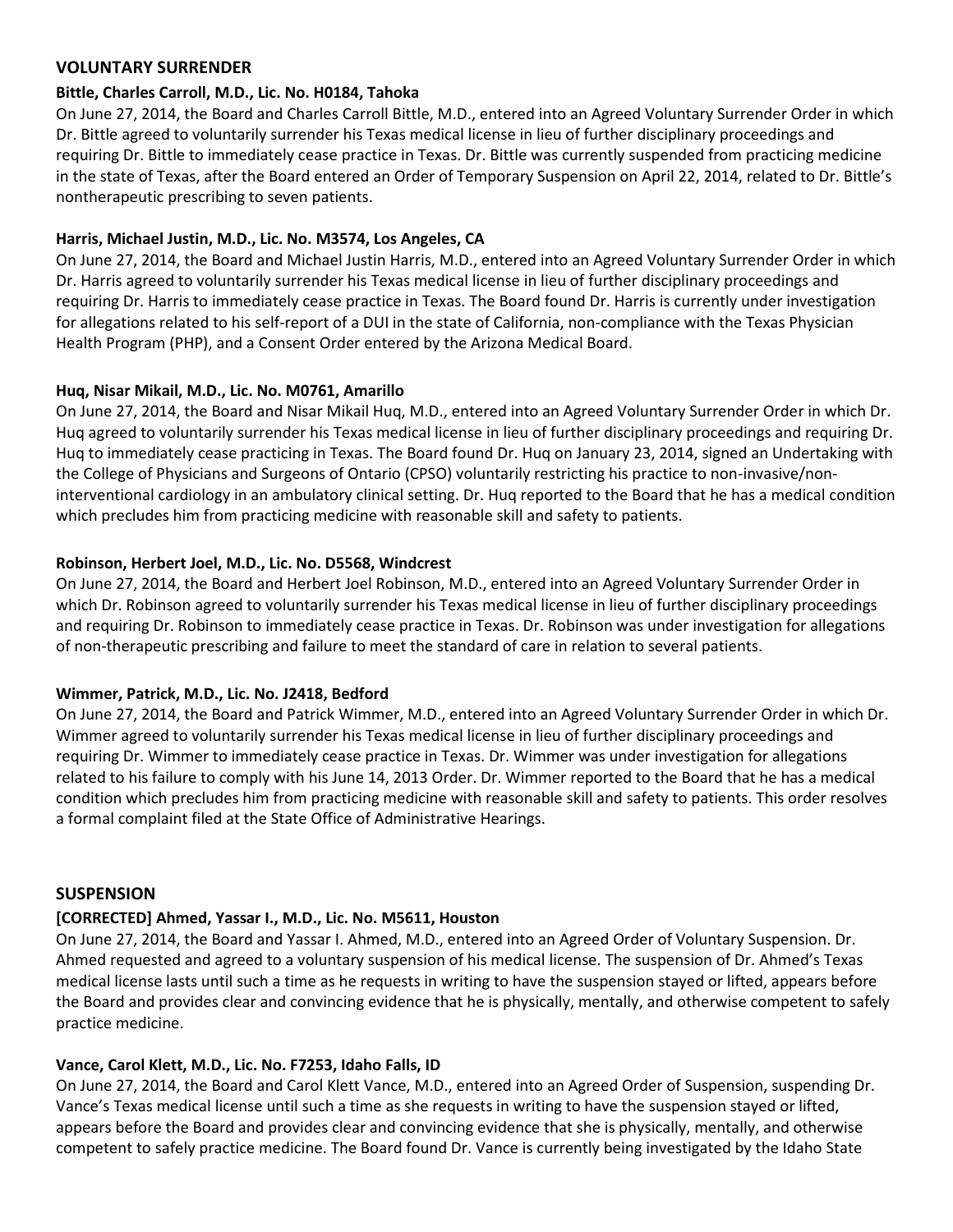Board of Medicine for impairment that may impede her ability to safely and effectively practice medicine. In view of the actions by the Idaho State Board of Medicine, Dr. Vance agreed to the voluntary suspension of her license to practice medicine in the state of Texas.

# **PEER REVIEW ACTIONS**

## **Santos, Alejandro, M.D., Lic. No. H1725, Austin**

On June 27, 2014, the Board and Alejandro Santos, M.D., entered into an Agreed Order requiring Dr. Santos to pay an administrative penalty of \$1,000 within 120 days. The Board found Dr. Santos' privileges were terminated by University General Hospital in Dallas for practicing medicine with an expired and/or delinquent Texas medical license.

# **Virlar, Jesus Alfredo, M.D., Lic. No. L7592, San Antonio**

On June 27, 2014, the Board and Jesus Alfredo Virlar, M.D., entered into an Agreed Order publicly reprimanding Dr. Virlar and requiring him to within one year and three attempts pass the Medical Jurisprudence Exam; within one year complete at least 24 hours of CME, divided as follows: eight hours in risk management, eight hours in ethics and eight hours in professional communications; and pay an administrative penalty of \$5,000 within 180 days. The Board found Dr. Virlar was the subject of disciplinary action by peers at Methodist Healthcare System which resulted in Dr. Virlar's membership and clinical privileges being revoked.

# **OTHER STATES' ACTIONS**

# **Basco, Michael Angelo, M.D., Lic. No. H5151, Frederick, MD**

On June 27, 2014, the Board and Michael Angelo Basco, M.D., entered into an Agreed Order publicly reprimanding Dr. Basco. In addition, Dr. Basco shall not practice medicine in Texas until such a time as he requests in writing to have the suspension stayed or lifted, appears before the Board and provides clear and convincing evidence that he is physically, mentally, and otherwise competent to safely practice medicine. Dr. Basco shall comply with all terms of the Order entered by the Maryland Board of Physicians. The Board found on May 29, 2013, the Maryland Board of Physicians entered an Order of Summary Suspension of License to Practice Medicine against Dr. Basco.

## **Bohman, Van Reid, M.D., Lic. No. H3228, Las Vegas, NV**

On June 27, 2014, the Board and Van Reid Bohman, M.D., entered into an Agreed Order requiring Dr. Bohman to within one year complete at least six hours of CME in medical recordkeeping and ethics; and pay an administrative penalty of \$1,500 within 90 days. The Board found Dr. Bohman was disciplined by the Nevada State Board of Medical Examiners after being the subject of a medical malpractice suit that was dismissed with prejudice and inadequate medical recordkeeping in regard to one patient.

## **Gaddis, Todd Donavon, M.D., Lic. No. P3152, Aubrey**

On June 27, 2014, the Board and Todd Donavon Gaddis, M.D., entered into an Agreed Order requiring Dr. Gaddis to provide the Board evidence of full compliance with the terms and conditions of the Louisiana State Board of Medical Examiners' Consent Order entered against Dr. Gaddis on September 23, 2013. The Board found Dr. Gaddis was disciplined by the Louisiana State Board of Medical Examiners following allegations that Dr. Gaddis violated Louisiana telemedicine rules.

## **Schilling, Paul Joseph, M.D., Lic. No. H6584, Gainesville, FL**

On June 27, 2014, the Board and Paul Joseph Schilling, M.D., entered into an Agreed Order requiring Dr. Schilling to within one year complete at least eight hours of CME in risk management; and pay an administrative penalty of \$1,000 within 60 days. The Board found Dr. Schilling entered into a Settlement Agreement with the Florida Board of Medicine (FBM). The terms of the agreement included a Letter of Concern, \$7,500 administrative fine, completion of 15 hours of CME, and the requirement to present a one hour seminar addressing brachytherapy quality assurance. On December 20, 2013 the FBM issued a Final Order accepting the Settlement Agreement.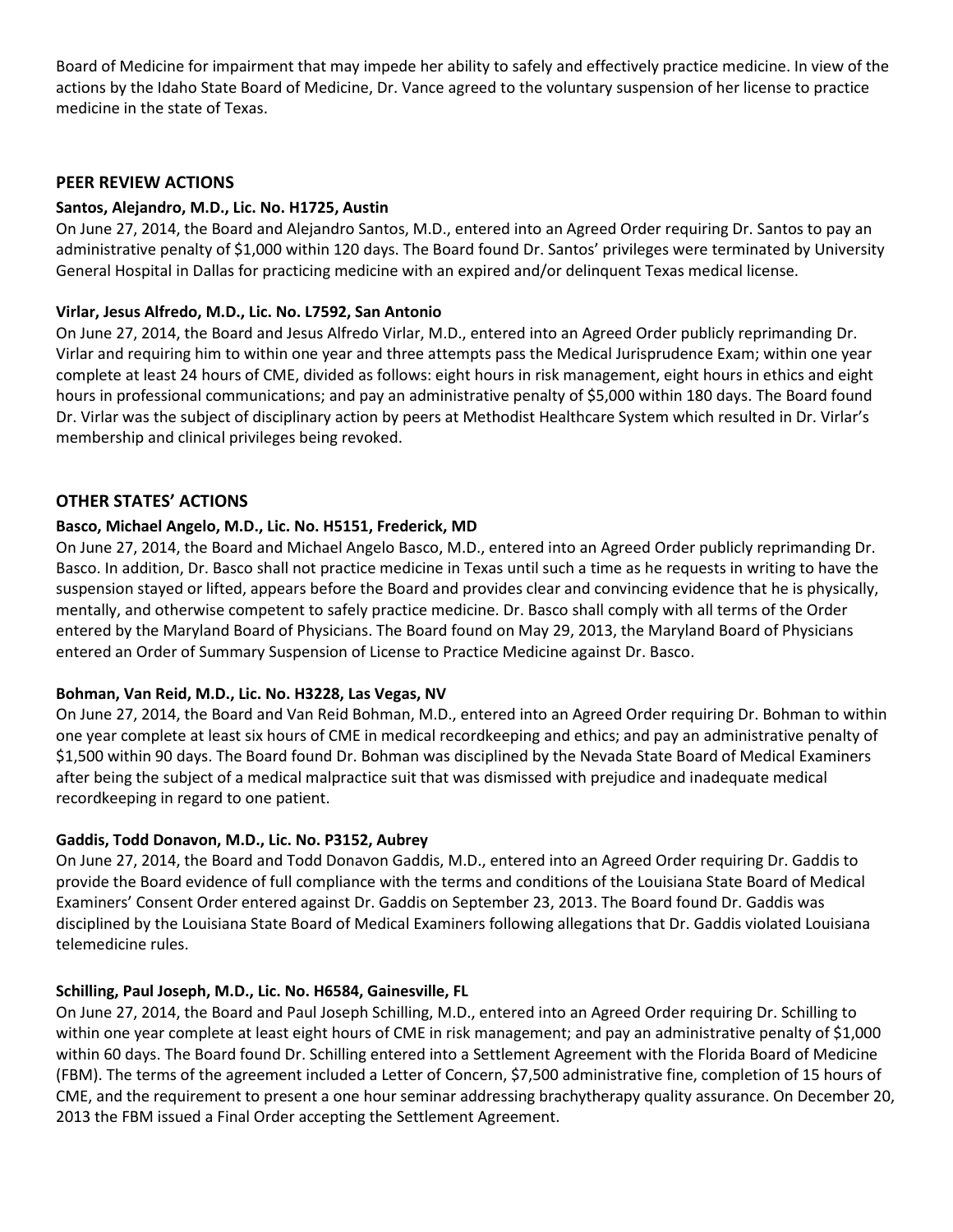# **FAILURE TO PROPERLY SUPERVISE OR DELEGATE**

## **Erickson, Carl Frederick, M.D., Lic. No. H2361, San Antonio**

On June 27, 2014, the Board and Carl Frederick Erickson, M.D., entered into an Agreed Order requiring Dr. Erickson within one year complete at least 10 hours of CME in risk management, including two hours in supervision of mid-level providers and delegation; and pay an administrative penalty of \$3,000 within 60 days. The Board found Dr. Erickson did not take adequate measures to verify the license status of a physician assistant that was under his supervision.

# **Rocha, Ricardo A., M.D., Lic. No. D3385, Dallas**

On June 27, 2014, the Board and Ricardo A. Rocha, M.D., entered into an Agreed Order publicly reprimanding Dr. Rocha and requiring him to within 90 days submit copies of his office protocols for delegation and/or supervision processes and procedures to the Board; within one year complete at least 20 hours of CME, divided as follows: eight hours in risk management, eight hours in ethics and four hours in recordkeeping; and pay an administrative penalty of \$2,000 within 60 days. The Board found Dr. Rocha improperly supervised and allowed an unlicensed individual to practice medicine and failed to keep adequate medical records.

# **Walker, Richard W., Jr., M.D., Lic. No. G0641, Houston**

On June 27, 2014, the Board and Richard W. Walker, Jr., M.D., entered into an Agreed Order on Formal Filing, requiring Dr. Walker to complete the following terms and conditions: have his practice monitored by another physician for eight consecutive monitoring cycles; within one year complete at least 12 hours of CME, divided as follows: four hours in medical recordkeeping, four hours in medical ethics and four hours in pain management; and pay an administrative penalty of \$2,500 within 60 days. The Board found Dr. Walker failed to adequately supervise non-licensed clinic staff while serving as the medical director of a clinic. Specifically, the staff placed facsimiles of Dr. Walker's signature on unauthorized prescriptions for controlled substances issued to five patients without Dr. Walker's knowledge. This order resolves a formal complaint filed at the State Office of Administrative Hearings.

# **INAPPROPRIATE PRESCRIBING**

## **Lee, Robert Louis, M.D., Lic. No. K0511, Granbury**

On June 27, 2014, the Board and Robert Louis Lee, M.D., entered into an Agreed Order requiring Dr. Lee to within one year complete at least 12 hours of CME, divided as follows: eight hours in risk management and four hours in ethics; and pay an administrative penalty of \$1,000 within 90 days. The Board found Dr. Lee prescribed Darvocet to his girlfriend without conducting a proper physical examination and without making a proper medical record.

# **Tarango, Gabriel, D.O., Lic. No. N5429, San Antonio**

On June 27, 2014, the Board and Gabriel Tarango, D.O., entered into an Agreed Order requiring Dr. Tarango to within one year and three attempts pass the Medical Jurisprudence Exam; comply with any and all recommendations made by the Texas Physician Health Program (TxPHP); and not reregister or otherwise obtain DEA or DPS Controlled Substances Registration Certificates without authorization from the Board. The Board found Dr. Tarango was self-prescribing Alprazolam with a different doctor's DEA number and that he voluntarily surrendered his DPS and DEA Controlled Substance Registration Certificates. The Board found Dr. Tarango entered into an in-patient treatment program and signed a contract with the TXPHP on August 5, 2013. Dr. Tarango is in compliance with TXPHP currently and does not have a controlled substance registration.

## **VIOLATION OF PRIOR ORDER**

## **Howie, David Ian, M.D., Lic. No. H2472, Cleveland**

On June 27, 2014, the Board and David Ian Howie, M.D., entered into an Agreed Order Modifying Prior Order requiring Dr. Howie to submit to the Compliance Division of the Board letters from up to three physicians who are board certified in psychiatry and who agreed to serve as Dr. Howie's approved treating psychiatrist and follow the treating psychiatrist's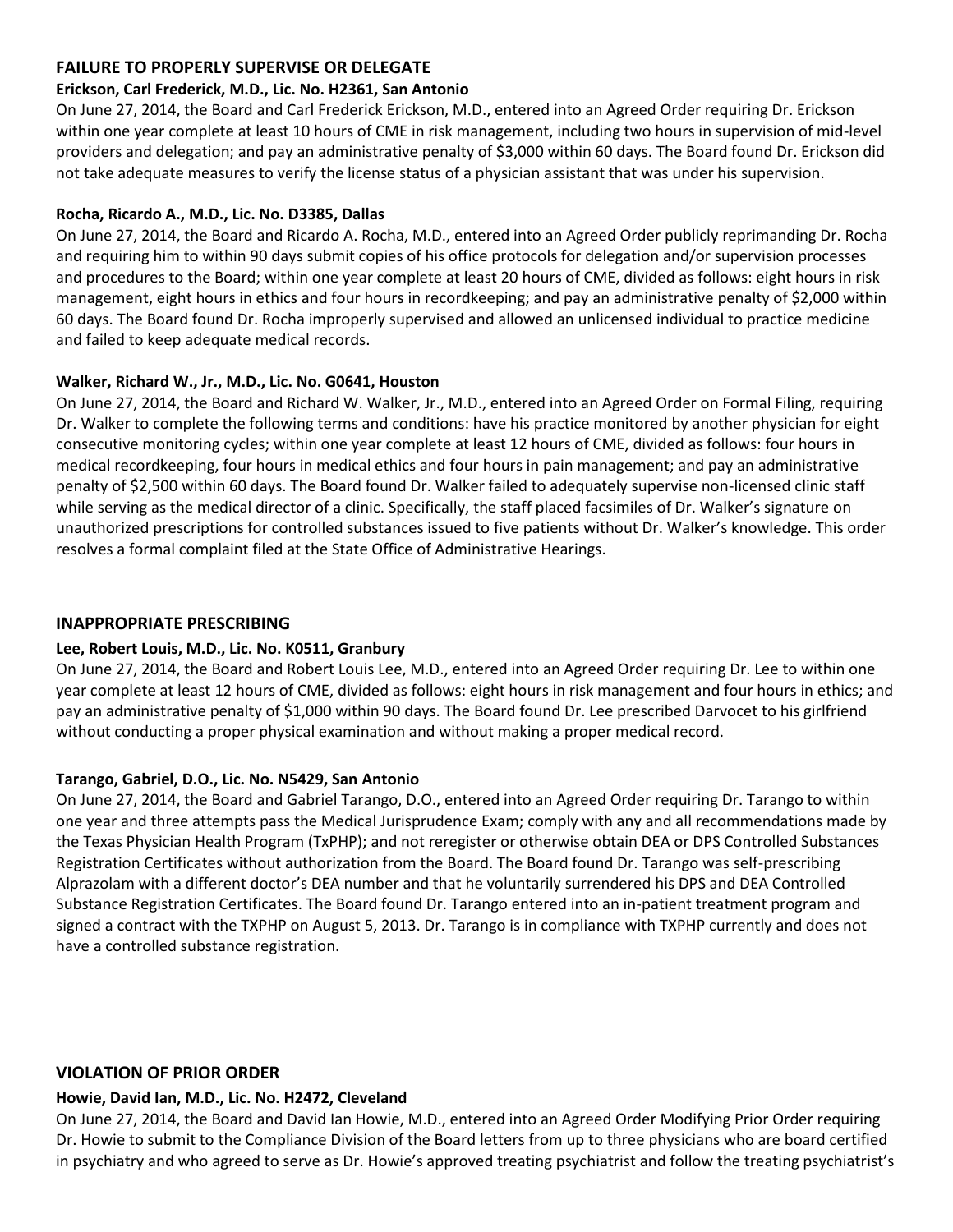recommendations for care and treatment. Failure to comply shall constitute a violation of the Agreed Order and Board representatives may direct the Executive Director to immediately suspend Dr. Howie's Texas medical license. The Board found Dr. Howie is not in compliance with his December 2013 Order. Specifically, Dr. Howie has failed to timely provide letters from three board certified psychiatrists who agree to serve as his treating psychiatrist.

# **Mann, Christopher Rolan, D.O., Lic. No. H2559, Fort Worth**

On June 27, 2014, the Board and Christopher Rolan Mann, D.O., entered into an Agreed Order requiring Dr. Mann to within one year and three attempts pass the Medical Jurisprudence Exam and within seven days provide a sworn affidavit to the Board that he has completed referrals of all chronic pain patients. The Board found Dr. Mann violated his 2013 Order by continuing to treat chronic pain patients that he was unable to refer within 30 days as required by the Order.

# **VIOLATION OF BOARD RULES**

# **Warfield, Brett Henry, M.D., Lic. No. L9003, Houston**

On June 27, 2014, the Board and Brett Henry Warfield, M.D., entered into a Mediated Agreed Order requiring Dr. Warfield to within 30 days, provide the Board a copy of the consent forms he provides to all patients he treats with anesthesia procedures/care; within one year complete at least eight hours of CME in risk management; and pay an administrative penalty of \$500 within 60 days. The Board found Dr. Warfield failed to obtain the consent necessary to formalize the treatment provided and to document that a doctor-patient relationship had been established. This order resolves a formal complaint filed at the State Office of Administrative Hearings.

# **TEXAS PHYSICIANS HEALTH PROGRAM (PHP) VIOLATION**

# **Davis, Randy J., D.O., Lic. No. N2053, Arlington**

On June 27, 2014, the Board and Randy J. Davis, D.O., entered into an Agreed Order requiring Dr. Davis to within 30 days submit to and obtain an independent medical evaluation and follow all recommendations for care and treatment; continue participating in Alcoholics Anonymous or similar approved program; continue participating in the activities of a county or state medical society committee on physician health and rehabilitation, including participation in weekly meetings, if any; abstain from the consumption of prohibited substances; and participate in the Board's drug testing program. The Board found Dr. Davis was referred back to the Board from the Texas Physician Health Program (TXPHP) following concerns with his overall program compliance and apparent lapse in his sobriety. Dr. Davis' history and poor compliance with TXPHP warrants an order requiring that he participate in the Board's monitoring program. Due to Dr. Davis' violation of his confidential agreement with TXPHP, his past participation in the program is no longer confidential.

## **INADEQUATE MEDICAL RECORDS**

## **Pham, Chi Manh, M.D., Lic. No. G1993, Houston**

On June 27, 2014, the Board and Chi Manh Pham, M.D., entered into a Mediated Agreed Order requiring Dr. Pham to have his practice monitored by another physician for six consecutive monitoring cycles; and within one year complete at least 18 hours of in-person CME, divided as follows: 18 hours in medical recordkeeping, with at least six hours in medical recordkeeping in the context of the treatment of chronic pain. The Board found Dr. Pham failed to maintain adequate medical records with respect to five patients. Specifically, Dr. Pham's medical records lacked documentation of the medical decision-making process, including adequate documentation of the patients' outcomes. This order resolves a formal complaint filed at the State Office of Administrative Hearings.

# **FAILURE TO USE TEXAS ELECTRONIC DEATH REGISTRY SYSTEM**

**Aleman, Ruben, M.D., Lic. No. G3106, McAllen**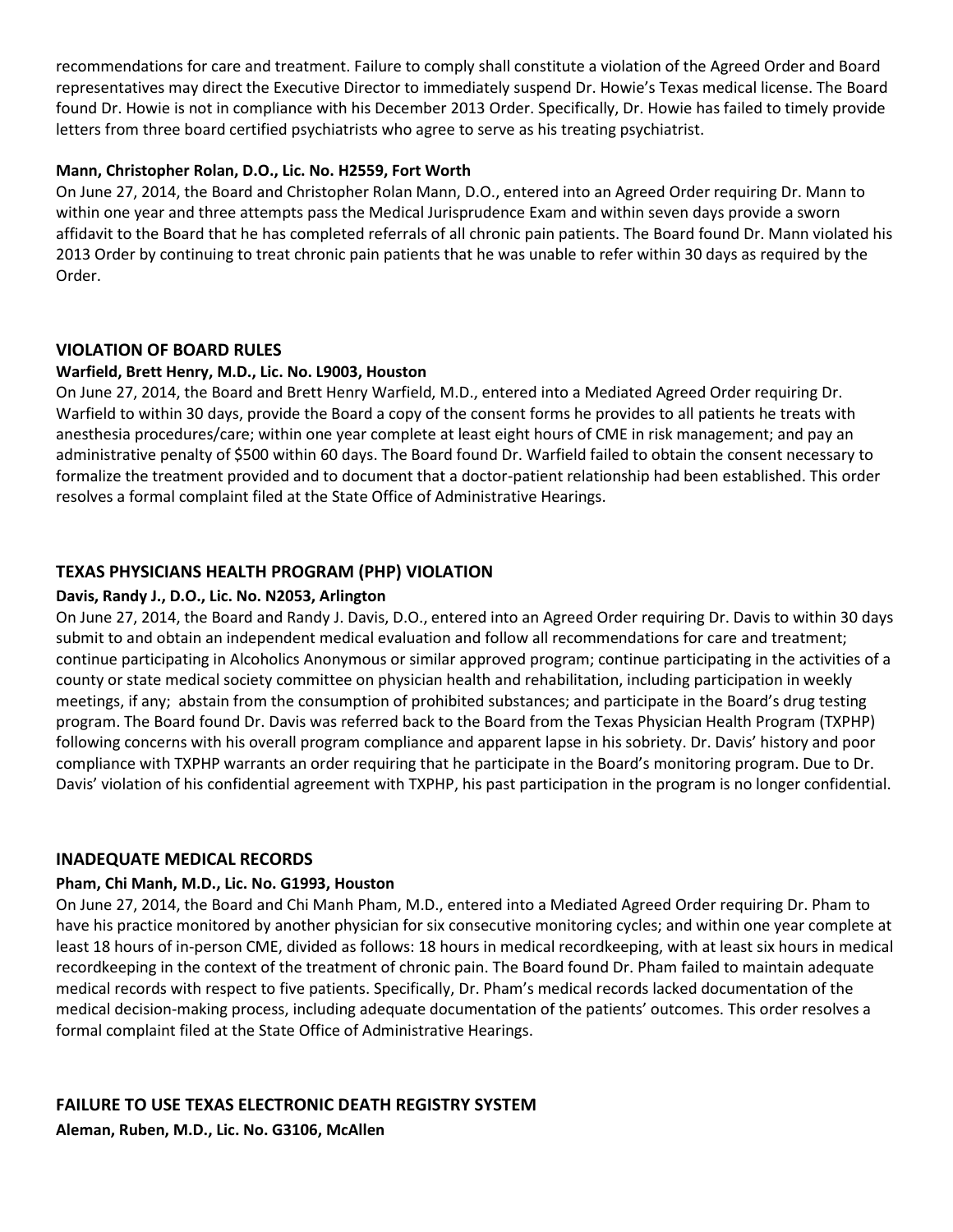On June 27, 2014, the Board approved a Final Order requiring Dr. Aleman to within one year and three attempts pass the Medical Jurisprudence Exam; and pay an administrative penalty of \$3,000 within 60 days. The Board found Dr. Aleman did not make a good faith effort to file a death certificate electronically within the time frame required by the Texas Health and Safety Code. The action was based on the findings of an administrative law judge at the State Office of Administrative Hearings. This order resolves a formal complaint filed at the State Office of Administrative Hearings. Dr. Aleman has 20 days from the service of the order to file a motion for rehearing.

## **CEASE AND DESIST**

#### **Black, Dennis, No License, Carrollton**

On June 6, 2014, the Board entered a Cease and Desist Order regarding Dennis Black prohibiting him from acting as, or holding himself out to be, a licensed physician in the state of Texas. Mr. Black shall not refer to himself as Dr. Dennis Black, Dr. Dennisblack.com, Dr. Black, and Dr. Dennis Black, N.D., without clearly designating that he is not a medical doctor and that he is not licensed to practice medicine in the state of Texas. This applies to Mr. Black's information listed in websites, products he attempts to sell, letterhead, stationary, postings in and around his office and in any advertising materials, or as designated in Medical Practice Act, Section 165.156. The designation that he is not a medical doctor and that he is not licensed to practice medicine in Texas, shall appear immediately following any reference to "Doctor" or "N.D." and the designation must immediately reference the authority under which the title is used. The Board found Mr. Black, through his website, used the designation of doctor without adequately disclosing the basis upon which he used the designation and that Mr. Black engaged in the practice of medicine by offering to treat people. Mr. Black also maintains a Facebook page of "Dr. Dennis Black, Carrollton, Texas." On this Facebook page Mr. Black gives health tips and medical advice. Mr. Black also has a radio show called "Dr. Dennis Black Live on Word 100.7, Christian Talk Radio."

#### **Diaz, J. Luis, No License, Houston**

On June 27, 2014, the Board entered a Cease and Desist Order regarding J. Luis Diaz, prohibiting from engaging in the unlicensed practice of medicine in the state of Texas. Mr. Diaz shall cease and desist any unlicensed practice of medicine. The Board found Mr. Diaz has practiced medicine in the state of Texas by evaluating, diagnosing and treating patients in Texas at the medical office of J. Jesus Diaz, M.D., while no physician was present at that clinic. Mr. Diaz was identified as a physician by himself, patients and staff.

#### **Payne, Robert Brett, D.C., No License, Euless**

On June 27, 2014, the Board entered an Agreed Cease and Desist Order regarding Robert Brett Payne, D.C., prohibiting him from practicing medicine in the state of Texas without a license issued by the Texas Medical Board. Mr. Payne shall refrain from practicing outside the scope of chiropractic and shall cease and desist in diagnosing, treating, or offering to diagnose or treat any condition which is in the absence or licensure or an exception under the law would constitute the unlicensed practice of medicine. The Board found it received a complaint that Mr. Payne engaged in the unlicensed practice of medicine by diagnosing medical conditions and under the direction of a medical director and pursuant to joint agreed treatment protocols, administering IV vitamins and nutritional supplements.

#### **Izekor, Imafidon "Thomas," No License, Arlington**

On May 30, 2014, the Board entered a Cease and Desist Order regarding Imafidon "Thomas" Izekor requiring him to immediately cease posting on websites that he is a medical doctor or doctor without disclosing that he is not licensed in Texas. Furthermore, Mr. Izekor shall not refer to himself with the title "Dr." or "doctor" without clearly indicating that he is not licensed to practice medicine in the state of Texas. The Board found Mr. Izekor publicly professed/posted on a prominent social media website, LinkedIn, that he was a Medical Doctor in Arlington, Texas. Mr. Izekor's designation of "Medical Doctor" failed to state as a required disclosure that he is not licensed to practice medicine in Texas.

#### **Sinha, Sangeeta, No License, Houston**

On June 27, 2014, the Board entered an Agreed Cease and Desist Order regarding Sangeeta Sinha, prohibiting her from acting as, or holding herself out to be, a licensed physician in the state of Texas. Ms. Sinha shall not refer to herself as a doctor or physician and Dr. Sangeeta Sinha without clearly designating that she is not licensed to practice medicine in